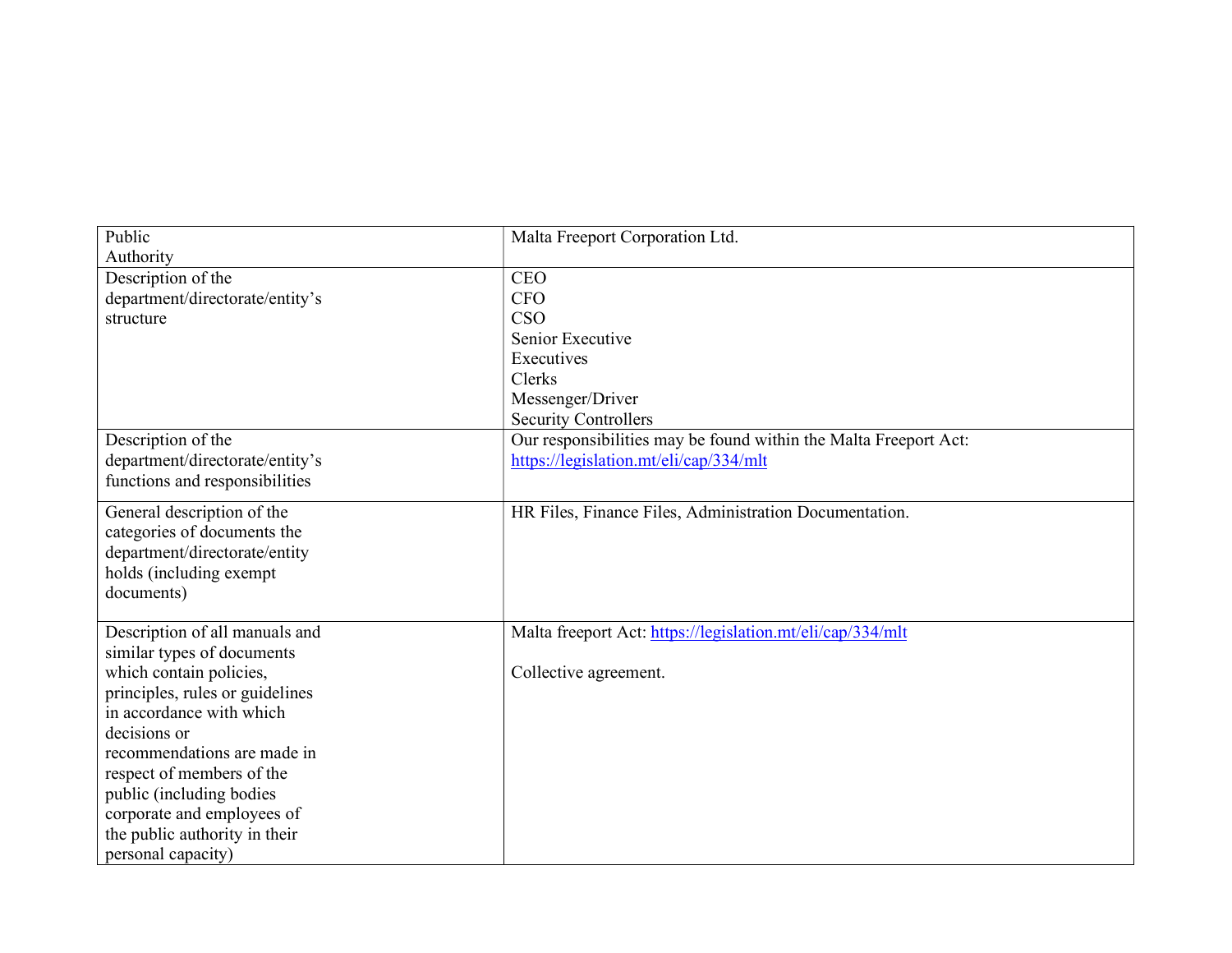| Statement of the information   | The FOI officers of the Malta Freeport Corporation Ltd. may be contacted by e-mail                                                                                                              |
|--------------------------------|-------------------------------------------------------------------------------------------------------------------------------------------------------------------------------------------------|
| that needs to be available to  | foi.freeport@mfc.gov.mt or by telephone 22251320 / 22251335.                                                                                                                                    |
| members of the public who      |                                                                                                                                                                                                 |
| wish to obtain access to       | FOI Requests may be submitted by e-mail to foi.freeport@mfc.gov.mt through the FOI Portal                                                                                                       |
| official documents from the    | www.foi.gov.mt via the e-ID or through the online form.                                                                                                                                         |
| public authority, which        |                                                                                                                                                                                                 |
| statement shall include        |                                                                                                                                                                                                 |
| particulars of the officer or  |                                                                                                                                                                                                 |
| officers to whom requests for  |                                                                                                                                                                                                 |
| such access should be sent     |                                                                                                                                                                                                 |
| Details of Internal Complaints | The main aim of the procedure is to enable applicants to seek review of any decision taken or                                                                                                   |
| Procedure                      | complain about any delays related to the release of documentation or any other matter related<br>to the implementation of the Freedom of Information Act.                                       |
|                                |                                                                                                                                                                                                 |
|                                | To this effect, the Procedure states that any complaint is to be addressed to the Authority's                                                                                                   |
|                                | FOI Officer, who will inform the responsible officer. The latter is to reply to the applicant within                                                                                            |
|                                | ten working days from receiving the complaint. Applicants are also to be informed that they<br>may appeal the decision or address a complaint to the Information and Data Protection            |
|                                | Commissioner.                                                                                                                                                                                   |
|                                |                                                                                                                                                                                                 |
|                                | Applicants shall be informed by the responsible officer of the decision taken regarding their                                                                                                   |
|                                | complaint and if information is still not going to be provided, the reasons for such a decision<br>shall be explained. If the complaint regards the format of the provided information or to an |
|                                | extension of the deadline for the submission of information by the Authority and the original                                                                                                   |
|                                | decision is upheld, applicants are to be given an explanation why their complaints cannot be                                                                                                    |
|                                | positively addressed.                                                                                                                                                                           |
|                                | The Internal Complaints Procedure also allows applicants to report failures to meet deadlines                                                                                                   |
|                                | or to send notifications.                                                                                                                                                                       |
| Other Information              | Working Hours: 08.00hrs - 17.00hrs                                                                                                                                                              |
|                                | Winter schedule- 08.00hrs - 17.00hrs                                                                                                                                                            |
|                                | Summer Schedule- 08.00hrs - 17.00hrs                                                                                                                                                            |
|                                | Complaints may be submitted by e-mail to foi.freeport@mfc.gov.mt, through the FOI Portal                                                                                                        |
|                                | www.foi.gov.mt via the e-ID or through the online form.                                                                                                                                         |
|                                |                                                                                                                                                                                                 |
|                                | Payments can be made in cash or by cheque payable to Malta Freeport Corporation Ltd.                                                                                                            |